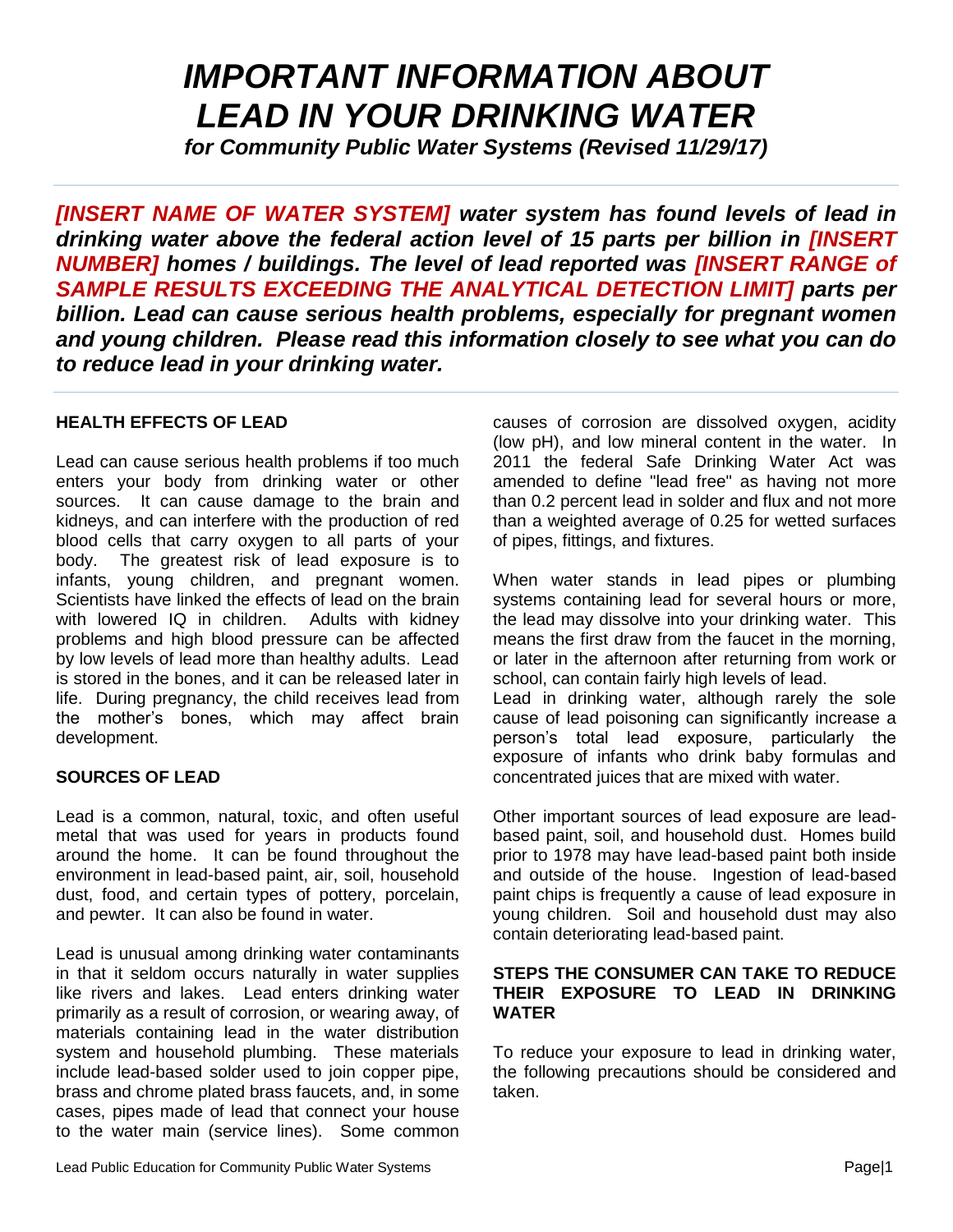- $\triangleright$  Let the water run from the faucet before using it for drinking or cooking any time the water in a faucet has gone unused for more than six hours. The longer water resides in your home or building's plumbing, the more lead it may contain. Flushing the faucet means running the cold water faucet until the water gets noticeably colder, usually about 30 seconds to 2 minutes. If your house or building has a lead service line to the water main, you may have to flush the water for a longer time. Although toilet flushing or showering flushes water through a portion of your home or building's plumbing system, you still need to flush water in each faucet before using it for drinking or cooking. Flushing faucet water is a simple and inexpensive measure you can take to reduce lead exposure. To conserve water, fill a couple of bottles for drinking water after flushing the faucet, and wherever possible use the first flush to wash dishes or water the plants.
- ➢ Do not cook with or drink water from the hot water tap. Hot water can dissolve more lead in less time than cold water. If you need hot water, draw water from the cold tap and heat it on the stove or microwave. Do not prepare baby formula with water from the hot water tap.
- $\triangleright$  Do not boil water to remove lead. Boiling water will not reduce lead levels.
- ➢ Periodically remove the strainers from faucets and flush by running water for 3 to 5 minutes to remove any loose lead solder or debris that has accumulated over time.
- $\triangleright$  Determine whether or not the service line that connects your home or building to the water main is made of lead. The best way to determine if your service line is made of lead is by hiring a licensed plumber to inspect the line. A licensed plumber can at the same time check to see if your home or building's plumbing contains lead solder, lead pipes, or pipe fittings that contain lead. The public water system that delivers water to your home should maintain records of the materials located in the distribution system. If the service line that connects your house to the water main contributes more than 15 parts per billion lead to drinking water, after our comprehensive treatment program is in place, we are required to replace the portion of the line we own. If the line is only partially owned by the public water system, we are required to provide the owner of the privately-owned portion of the

line with information on how to replace the privately-owned portion of the service line, and offer to replace that portion of the line at the owner's expense. If we replace that portion of the line that we own, we also are required to notify you in advance and provide you with information on the steps you can take to minimize exposure to any temporary increase in lead levels that may result from the partial replacement, to take a follow-up sample at our expense from the line within 72 hours after partial replacement, and to mail or otherwise provide you the results of that sample within two business days of receiving the results. Acceptable replacement alternatives include copper, steel, iron, and plastic pipes.

- ➢ Have an electrician check your wiring. If grounding wires from the electrical system are attached to your pipes, corrosion may be greater. Check with a licensed electrician or your local electrical code to determine if your wiring can be grounded elsewhere. DO NOT attempt to change the wiring yourself because improper grounding can cause electrical shock and fire hazards.
- ➢ Parents may want to have your child's blood tested for lead, contact [BLOOD LEAD LEVEL TESTING FACILITY CONTACT INFORMATION] for testing information. Your family doctor or pediatrician can also provide you information about the health effects of lead.
- ➢ Despite our best efforts to control water corrosivity and remove lead from the water supply, lead levels in some homes or buildings can be high. To find out whether you need to take action in your home, have your drinking water tested to determine if it contains excessive concentrations of lead. Testing is essential because you cannot see, taste, or smell lead in drinking water.
- $\triangleright$  A list of laboratories certified by Ohio EPA to perform lead analysis on drinking water samples can be found on the Ohio EPA webpage at http://epa.ohio.gov/Portals/28/documents/labcert/ Chemical%20Labs.pdf.

The steps described above will reduce the lead concentrations in your drinking water. However, if a water test indicates that the drinking water coming from your faucet contains lead concentrations in excess of 15 parts per billion after flushing, or after